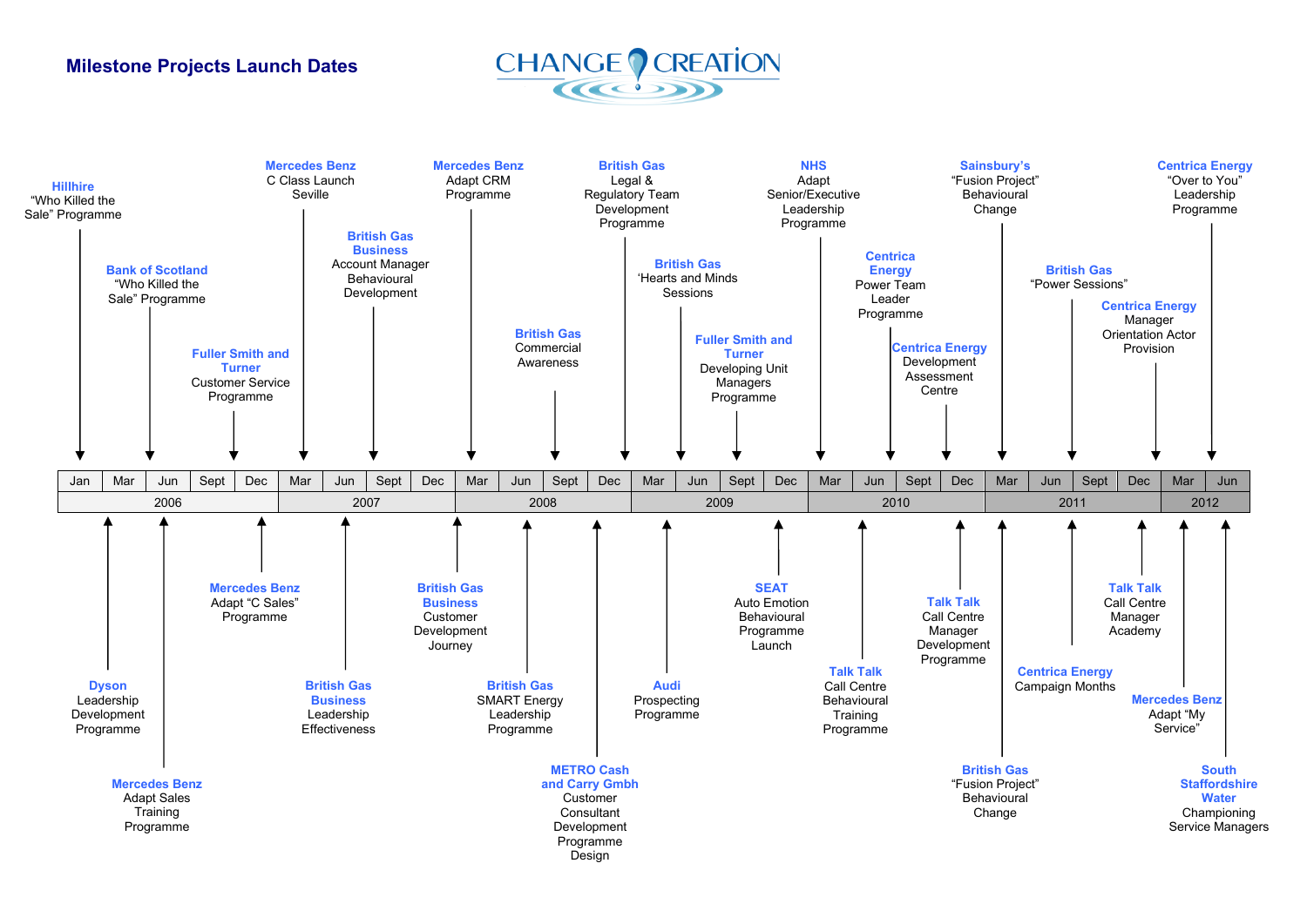## **Milestone Projects Launch Dates**